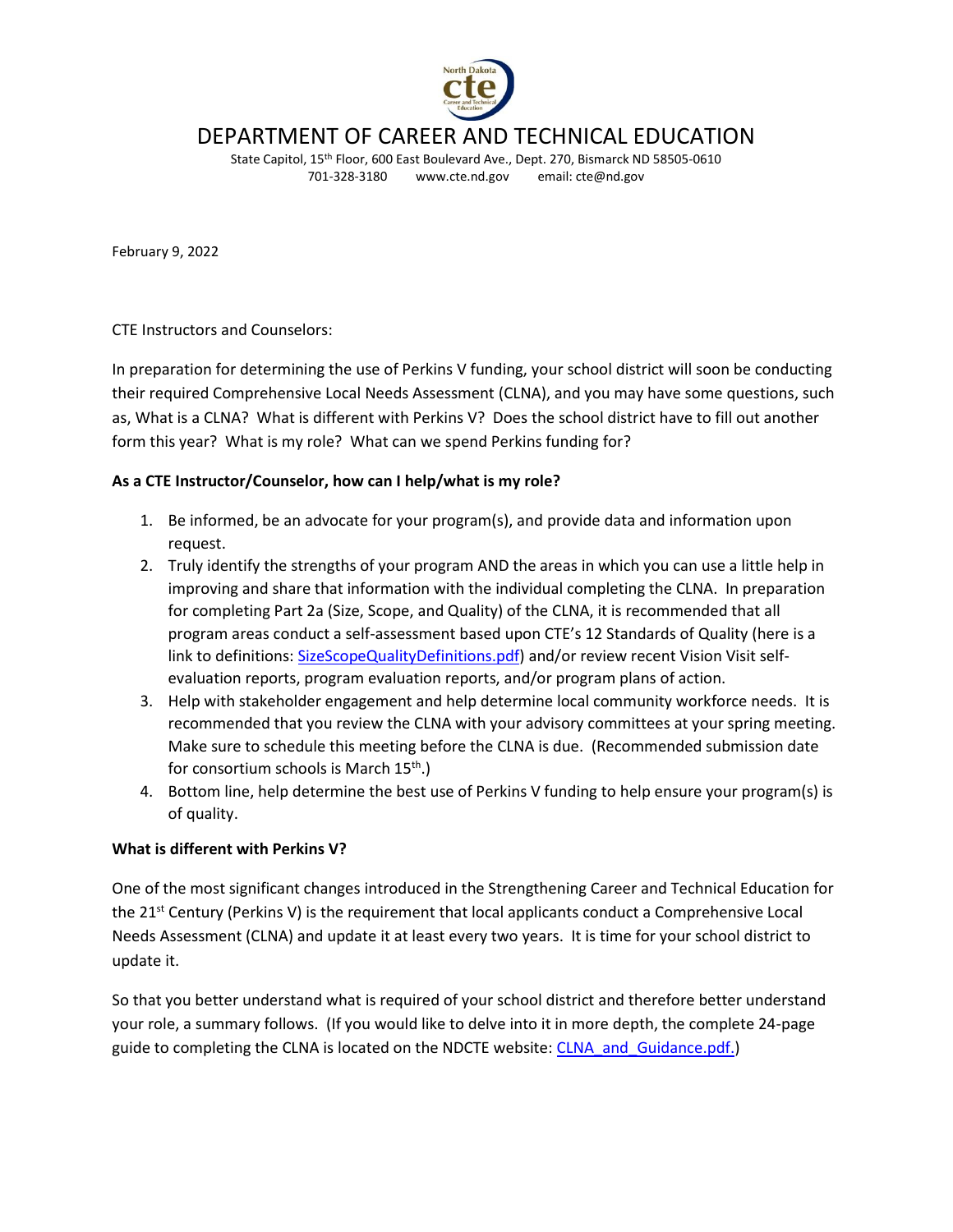## **What is a CLNA?**

The CLNA is really a process that helps school districts identify areas where targeted improvements can lead to increased opportunities for student success. It is also a powerful opportunity to engage stakeholders in a common understanding and vision for the future of CTE in your community. The form is provided to help your district gather and analyze data/information.

# **Why are you sending me this information?**

The Perkins V CLNA requires consultation with a broad spectrum of stakeholders. The full list of required stakeholder participants is located on [page 4 of the guide.](https://www.cte.nd.gov/sites/www/files/documents/Perkins/CLNA_and_Guidance.pdf#page=4) Representatives of CTE programs are required participants. Representatives from local business and industry are also among those required participants. (These are the individuals that make up your advisory committee.)

# **What is the data that needs to be gathered and analyzed?**

The CLNA has 5 required elements.

- 1. An evaluation of student performance;
- 2. An evaluation of CTE program quality based on alignment with the state's definition of size, scope, and quality and alignment to industry needs;
- 3. Progress toward implementation of full programs of study;
- 4. A reflection on how the district will recruit and retain high-quality CTE staff;
- 5. A discussion of how the district will address equality issues around access to high quality CTE programs for all students.

(Elements 1 and 5 are covered in part 1 of the CLNA, element 2 in part 2, 3 in part 3, and 4 in part 4)

In part 1 of the CLNA, school districts will identify strengths and gaps based upon analysis of school district data. **CTE provides this data.** It includes data about performance, equal access, and special populations.

In part 2a of the CLNA, school districts will identify strengths and gaps in all their CTE programs based upon the state's definition of size, scope, and quality. Those definitions can be found here: [SizeScopeQualityDefinitions.pdf.](https://www.cte.nd.gov/sites/www/files/documents/Perkins/SizeScopeQualityDefinitions.pdf)

In part 2b of the CLNA, school districts will analyze how CTE programs are meeting workforce and economic development needs. CTE provides links to the data from the state, regional, and county level. The school district will need to engage with local employers, chamber of commerce, and/or economic development to determine local community workforce needs along with possible emerging needs.

In part 3 of the CLNA, school districts determine if the district would benefit from implementing a new career and technical education program(s) or program(s) of study, based upon labor market needs.

In part 4 of the CLNA, school districts identify strengths and gaps in the strategies taken to recruit and retain quality staff as well as determine if the demographics of that staff matches the demographics of the community.